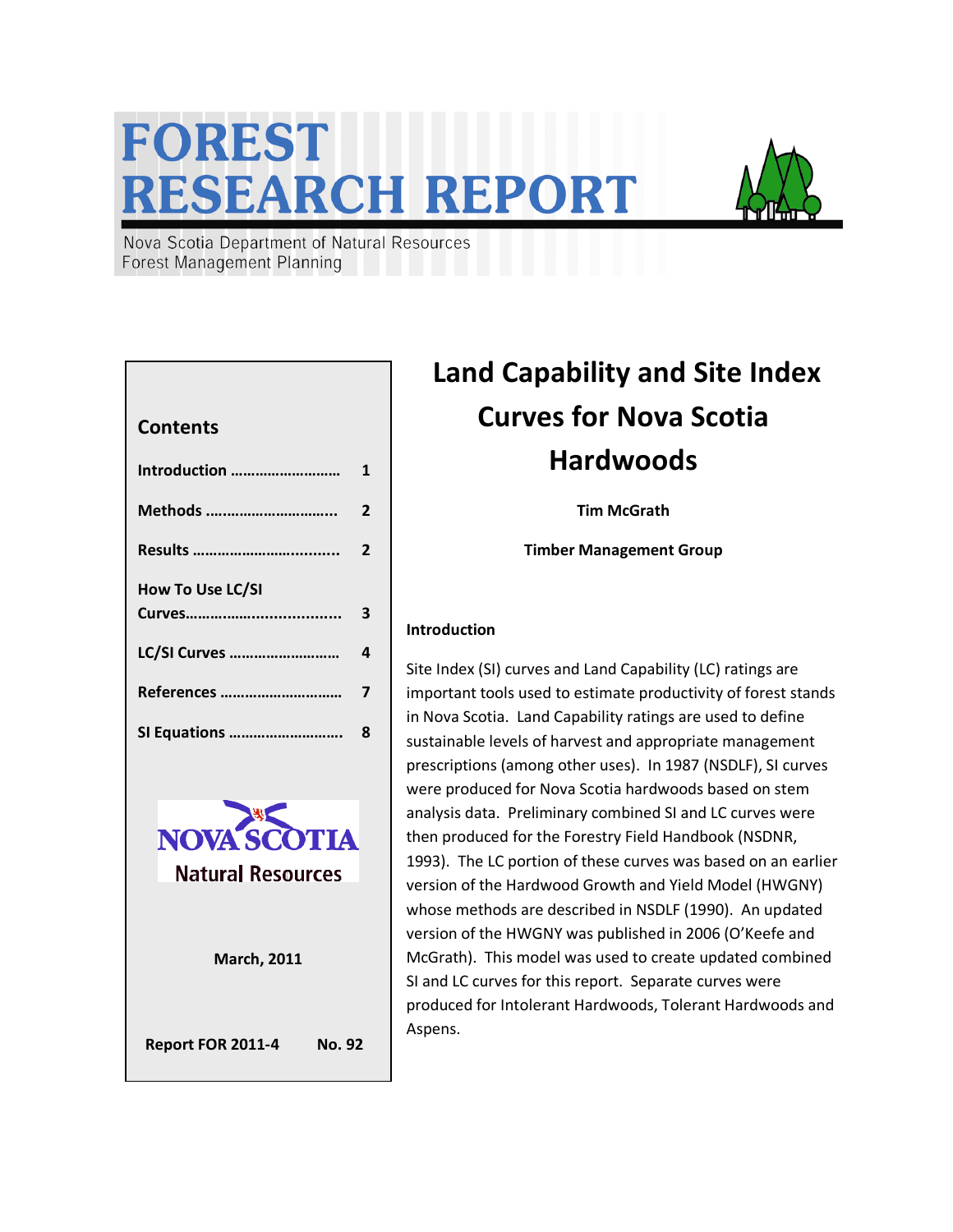#### Methods

The development of hardwood SI curves with LC ratings started with the development of SI equations in 1987 (NSDLF). These original equations were formed using stem analysis data where height and age of free growing, dominant trees could be derived. For a more detailed discussion of SI, refer to Hush et al. (2003: 195-200). In these original equations, age was expressed as years at stump height (15 cm, 6 inches) and height in metres with an index age of 50 years at stump height used. These equations were subsequently converted to breast height age constrained<sup>\*</sup> versions by Kerr (1990). The converted equations (Appendix I) form the basis for the SI curves shown in this report (Figures 1-3).

Nova Scotia's Hardwood Growth and Yield Model (HWGNY, O'Keefe and McGrath, 2006) was then used to assign LC ratings to given SI. This relationship was made by running HWGNY at full stocking for various SI and examining the model output for Peak Mean Annual Increment (PMAI<sup>†</sup>). Land Capability is the PMAI as generated by HWGNY for a given Site Index. Model output was examined to determine what value of SI resulted in 0.5  $m^3ha^{-1}yr^{-1}$  increments of LC. Site Index values that resulted in PMAI values associated with the upper limits of the 0.5  $m^3ha^{-1}yr^{-1}$  classes were then used to plot height over age to form the LC/SI curves shown in Figures 1-3. For example, SI values that resulted in LCs of 2.75  $m^3ha^{-1}yr^{-1}$  and 2.25  $m^3ha^{-1}yr^{-1}$  for tolerant hardwoods (14.20 m and 16.19 m respectively) were used in the SI equations to create the height verses age curves in Figure 2 that form the upper and lower limits of the 2.5  $m^3ha^{-1}yr^{-1}$  LC class. Site Index values resulting in upper limit LC curves for all species groups are shown in Appendix I. In summary, LC values in these curves represent the expected PMAI of fully stocked stands for a given SI, if harvested at the time<sup>‡</sup> of PMAI. Stands that are density controlled, by either pre-commercial thinning or planting treatments for example, would expect to yield a higher PMAI than the LC would indicate in these curves (NSDNR, 1993). On the other hand, stands that encounter early suppression or lower than full stocking would result in lower PMAI's than indicated.

#### Results

<u>.</u>

Figures 1-3 show the Hardwood Land Capability/Site index curves produced for Nova Scotia. Enough data were available to produce separate curves for Intolerant Hardwoods, Tolerant Hardwoods and

<sup>\*</sup> Equations were mathematically constrained so that the curves would pass through the index height at age 50. † Peak Mean Annual Increment is the maximum gross merchantable volume per hectare per year, where this includes trees exceeding 9.1 cm (3.6 in) in diameter at breast height outside bark, excluding tops smaller than 7.6 cm (3 in) in diameter inside bark and stumps 15 cm (6 in) tall. Internal rot is not deducted. It is expressed as solid cubic metres. Age is calculated based on stump height measurements.

<sup>‡</sup> The age at which PMAI occurs, can be determined from Nova Scotia's Growth and Yield Model (MacPhee and McGrath, 2007).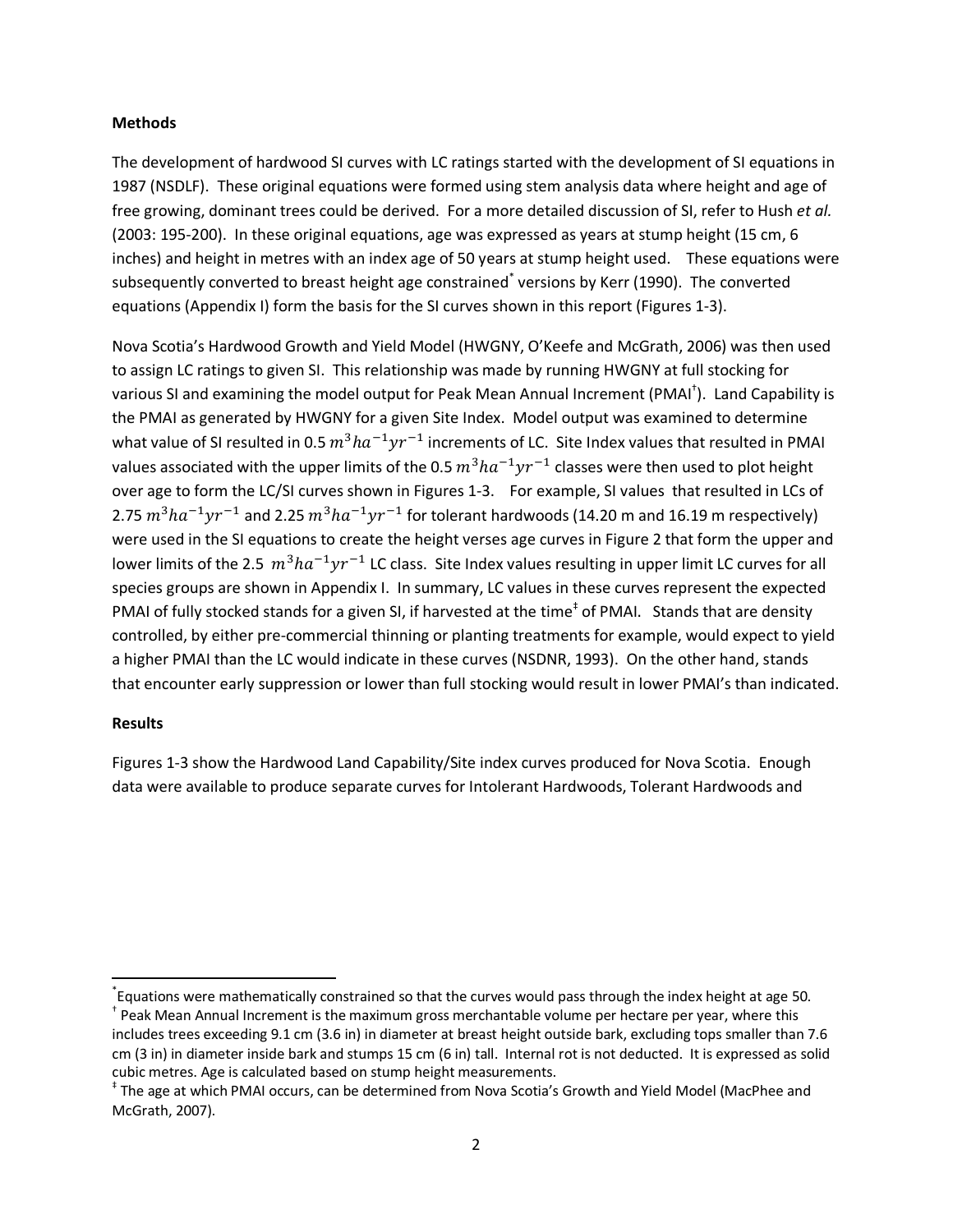Aspens<sup>§</sup>. Additional data are required to produce Site Index curves for white ash, balsam poplar and American beech\*\*.

#### How to Use LC/SI Curves (Figures 1-3)

-

LC/SI curves were derived from, and are meant to apply, to even-aged stands. To use these curves, the total height in metres and breast height age in years of dominant trees in a stand must be measured. It is important that the trees measured are free growing (no periods of suppression), with no insect, disease or other damage. Overmature "wolf trees" must not be used. Five trees of the same species, distributed throughout the stand, should be measured. The average height and age of these trees is then located on the appropriate curve to obtain Site Index and Land Capability. For example, if the average height of the dominant trees in a sugar maple stand is 14.1 m and the average age 40 years at breast height, then the SI (at age 50) would be 16.2 m and the LC would be 2.75  $m^3ha^{-1}yr^{-1}$ , as it falls on the upper limit line for LC class 2.5. First, the point where 16.2 m and 40 years falls on the plot is found (Figure 2). The point is then projected forward to cross the index age (50) line, parallel to the nearest height age curve. In this case this would be at a height of 16.2 m at 50 years of age at breast height. The LC associated with this SI is determined by following parallel to the closest height age curve to the right hand border of the graph. In this case the LC associated is 2.75  $m^3ha^{-1}yr^{-1}$  since the height and age fall directly on one of the LC upper limit lines. If the point falls between two upper limit height age lines the LC would fall within that  $\, 0.5 \, m^3 h a^{-1} yr^{-1} \,$  LC class. For example, when the average height and age for sugar maple is 60 years of age and 17 m tall, the LC would fall between the 2.25 and 2.75  $m^3ha^{-1}yr^{-1}$  lines and be within the 2.5  $m^3ha^{-1}yr^{-1}$  class

 $\frac{1}{3}$  Intolerant Hardwoods = red maple (Acer rubrum L.) and white birch (Betula papyrifera Marsh.).

Tolerant Hardwoods = sugar maple (Acer Saccharum Marsh.), yellow birch (Betula alleghaniensis Britton), and red oak (Quercus rubra L.). Aspens include trembling aspen (Populus tremuloides Michx.) and largetooth aspen (Populus grandidentata Michx.).

white ash (Fraxinus americana L.), balsam poplar (Populus balsamifera L.), American beech (Fagus grandifolia EHer.)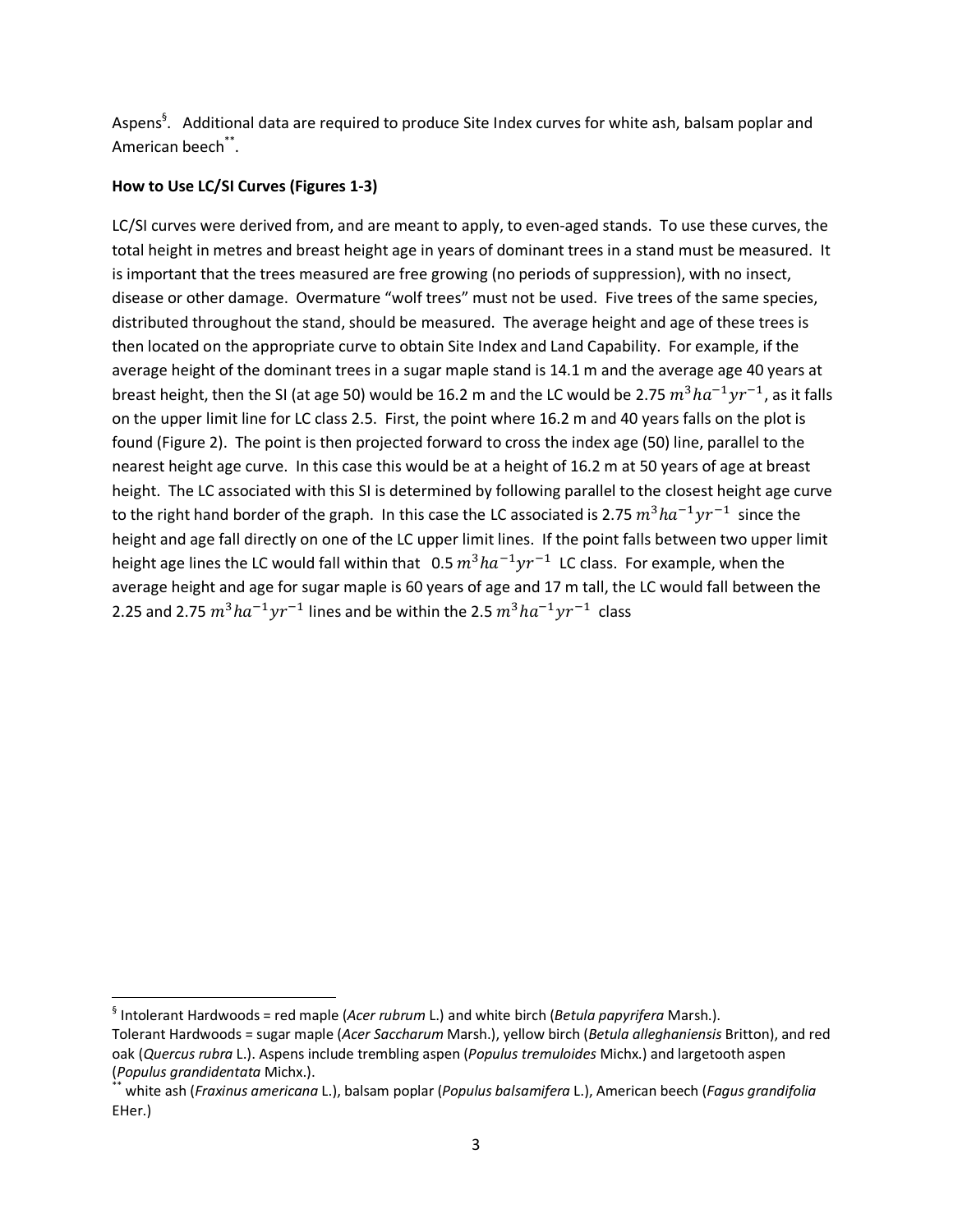

Figure 1. Land Capability/Site Index Curves for Nova Scotia Intolerant Hardwoods.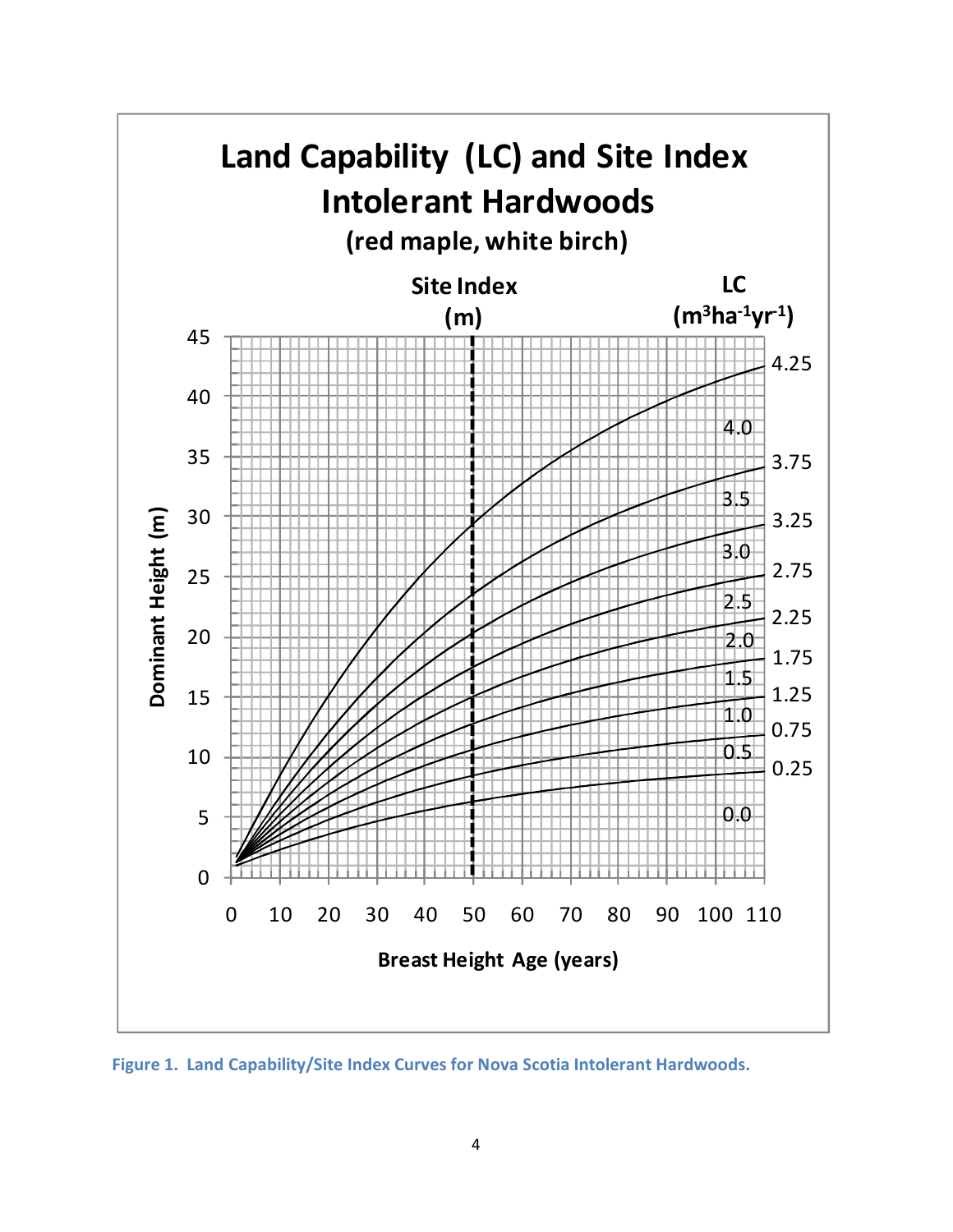

Figure 2. Land Capability/Site Index Curves for Nova Scotia Tolerant Hardwoods.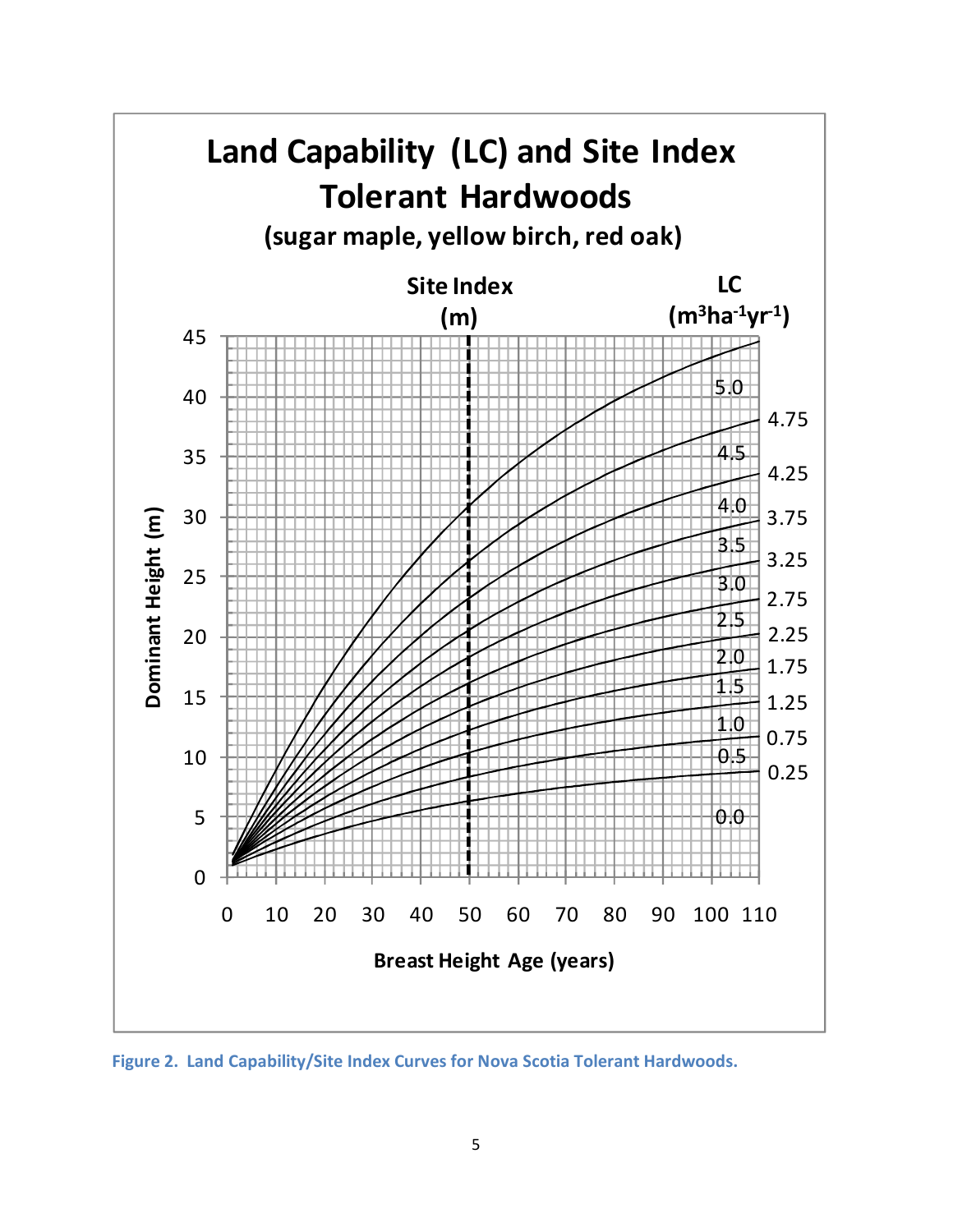

Figure 3. Land Capability/Site Index Curves for Nova Scotia Aspens.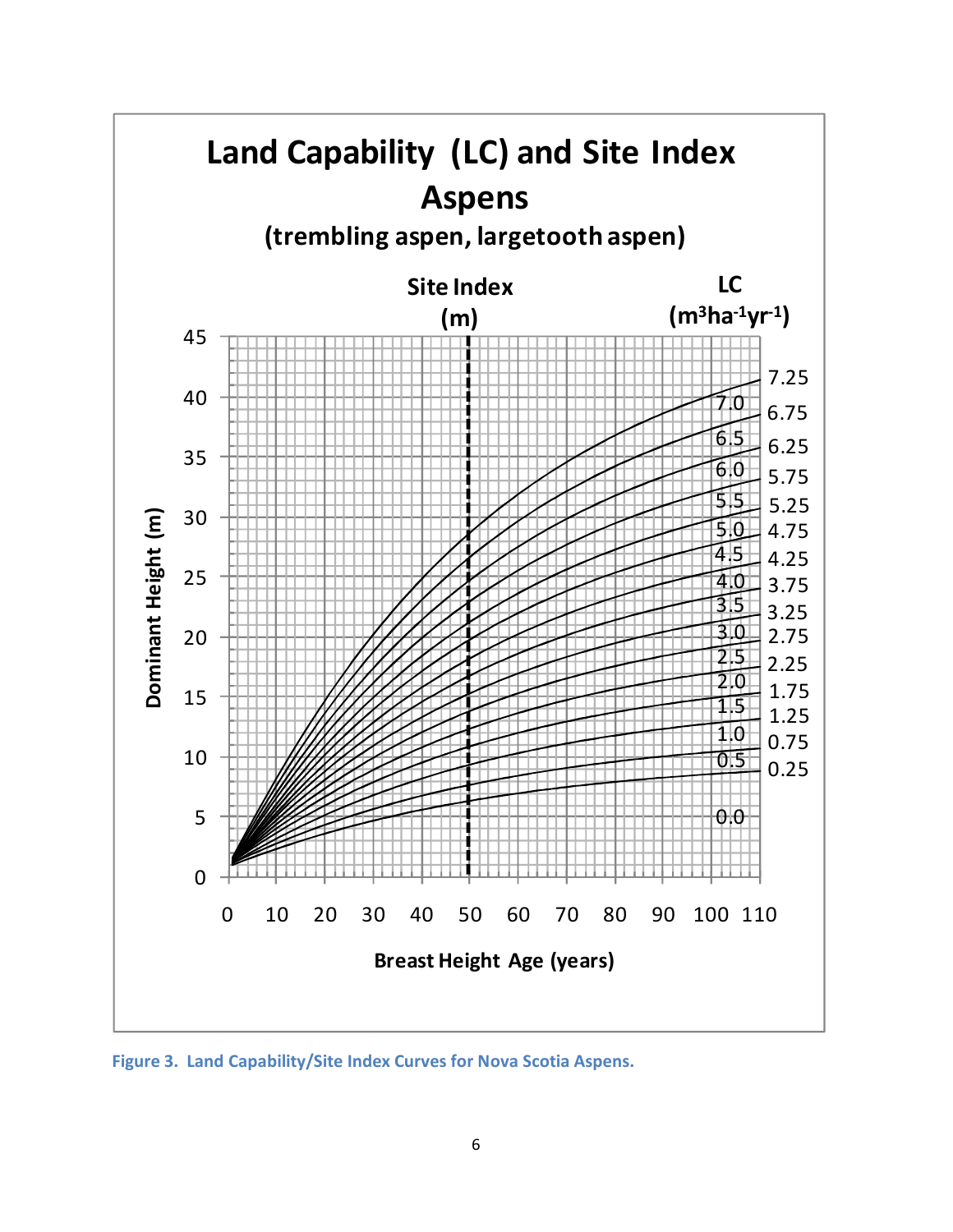#### References

Husch, B, T.W. Beers and J.A. Kershaw Jr. 2003. Forest Mensuration. Hoboken, New Jersey: John Wiley & Sons, Inc. 443 pp.

Ker. M.F. 1990. Site Index Equations. Personal communication, January 18, 1990. Forestry Canada, Maritimes Region, Fredericton, New Brunswick. 40 pp.

MacPhee, B. and T. McGrath. 2006. Nova Scotia Growth and Yield Model Version 2 – User's Manual. Timber Management Group, Nova Scotia Dept. of Natural Resources , Truro, Nova Scotia. Forest Research Report #79. 15 pp. http://www.gov.ns.ca/natr/library/forestry/reports/REPORT79.PDF model available at: http://www.gov.ns.ca/natr/forestry/programs/timberman/growthyield.asp

NSDLF. 1987. Site Index Curves for Hardwoods in Nova Scotia. Forest Research Section, Nova Scotia Dept of Lands and Forests, Truro, Nova Scotia. Forest Research Report #1. 7 pp. http://www.gov.ns.ca/natr/library/forestry/reports/REPORT1.PDF

NSDLF. 1990. Revised Normal Yield Tables for Nova Scotia Softwoods. Forest Research Section, Nova Scotia Dept of Lands and Forests, Truro, Nova Scotia. Forest Research Report #22. 45 pp. http://www.gov.ns.ca/natr/library/forestry/reports/REPORT22.PDF

NSDNR. 1993. Forestry Field Handbook. Forest Research Section, Nova Scotia Dept of Natural Resources, Truro, Nova Scotia. 43 pp. http://www.gov.ns.ca/natr/forestry/handbook/

O'Keefe, R. and T. McGrath. 2006. Nova Scotia Hardwood Growth and Yield Model. Forest Management Planning Section, Nova Scotia Dept of Natural Resources, Truro, Nova Scotia. Forest Research Report # 78. 58 pp. http://www.gov.ns.ca/natr/library/forestry/reports/REPORT78.PD